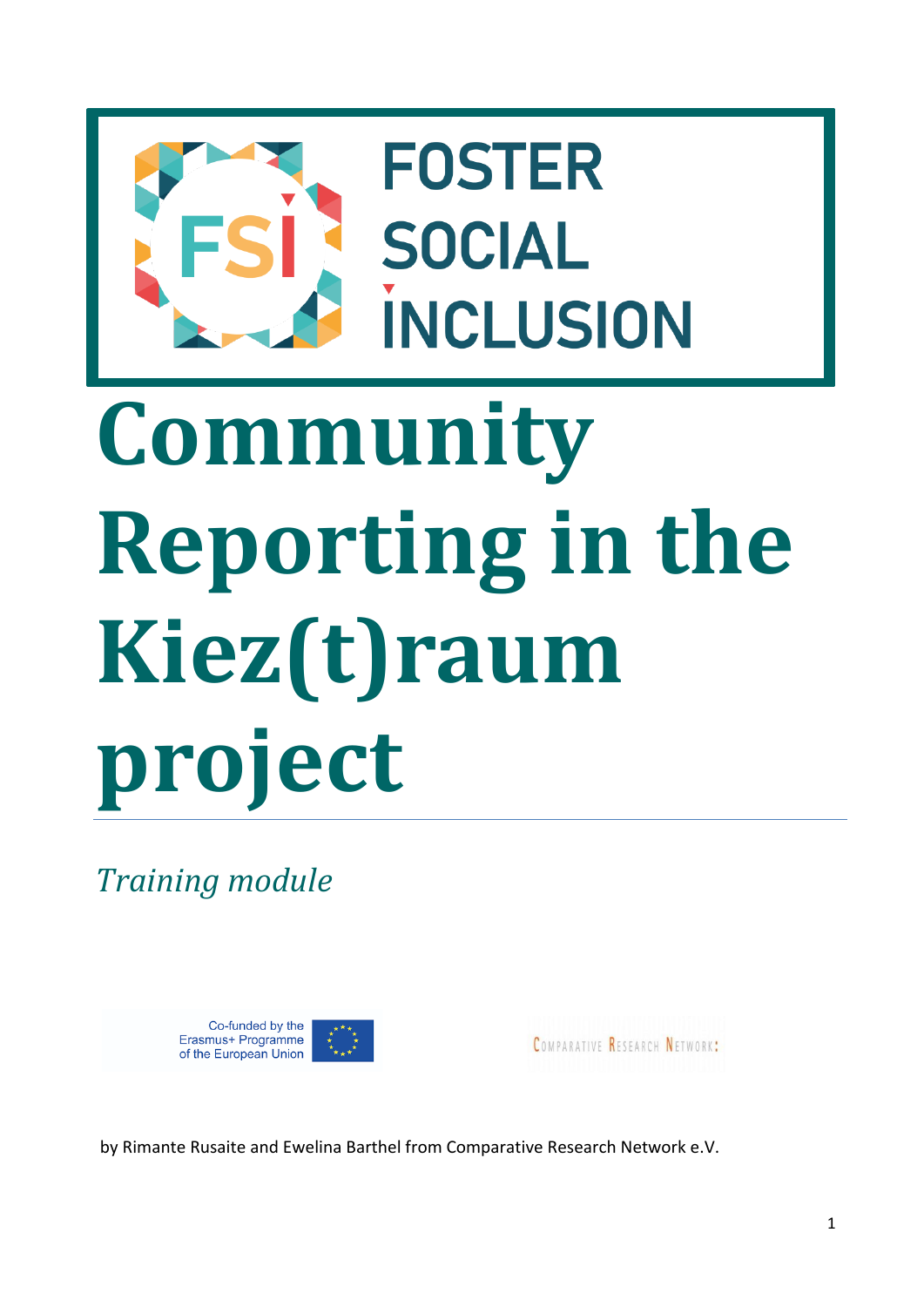# The training module description

#### *Community Reporting in Kieztraum Project*

#### *Specific target audience:*

The project Kieztraum is taking place in Berlin, a neighbourhood of Wedding. It is a result of a cooperation between Comparative Research Network and Quartiersmanagement Pankstraße. The specific target audience is the community that lives in the neighbourhood, or people who work there, in other words, anyone who visits the area on a regular basis. Kieztraum is based on three different methods: Community Mapping, Community Reporting and Eurbanities game. Here we talk in delta about Community Reporting.

#### *Main goal:*

Community Reporting supports people to have their voice heard and provide insight to policymakers and researchers. To do that, the method aims at developing digital skills in storytelling using simple devices, such as mobile phones and tablets.

#### *Detailed objectives:*

- 1. Tell the stories use insight storytelling techniques and portable devices (i.e. smartphones and tablets) to tell individual stories.
- 2. Gather stories use the skills developed on the programme to capture other people's stories.
- 3. Share stories share stories within the community and other events, that gathers diverse stakeholders (i.e. local policymakers, neighbourhood management).

*The Group:* 

6-15 people

*Duration:* 

Can be adapted from 1 to 2 days

#### *Trainer:*

#### 1-2 trainers accredited through the Institute of Community Reporters (UK)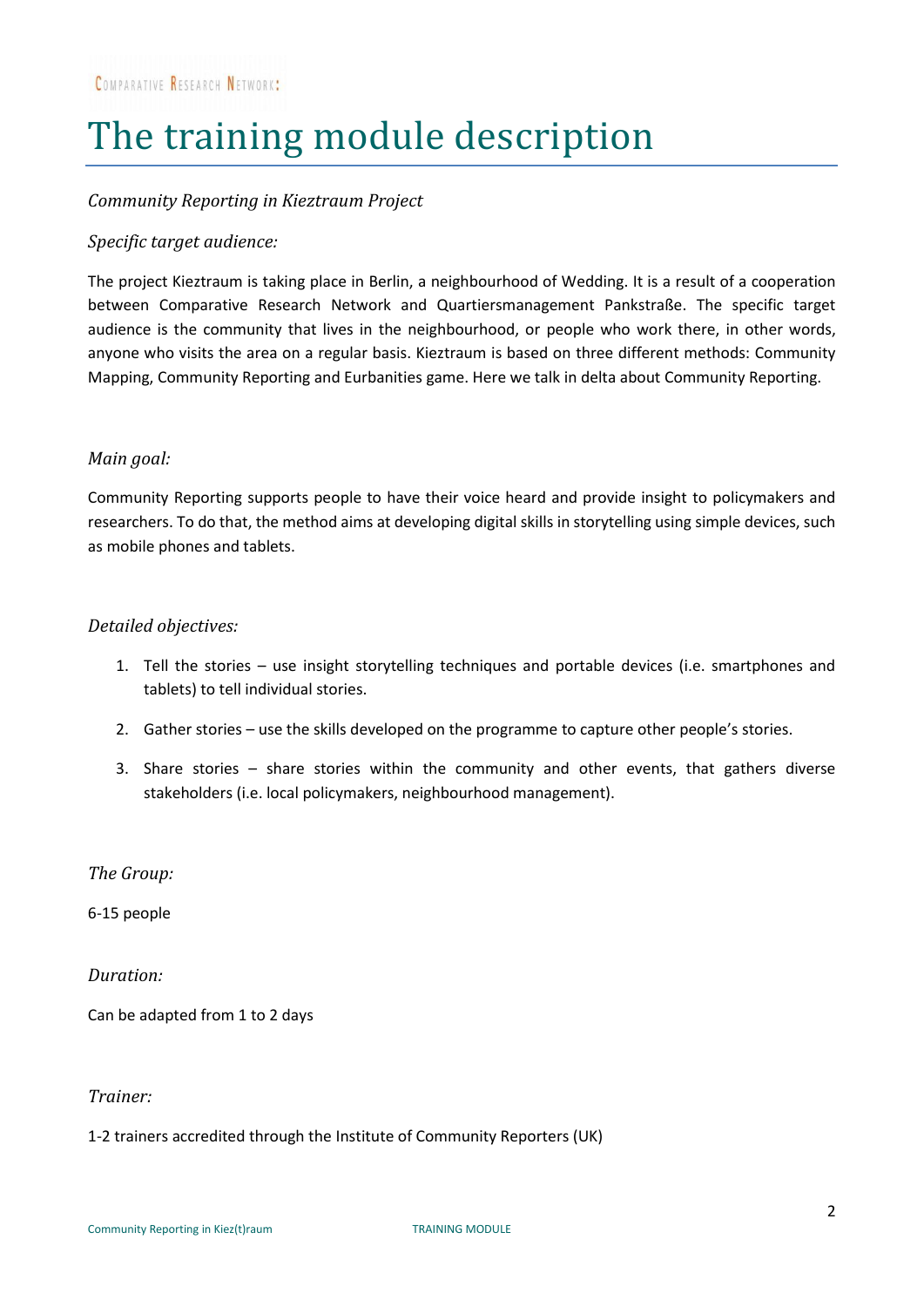#### *THE TRAINING IS TO DEVELOP KEY SKILLS*

- Learn about storytelling and the value of stories
- Get to grips with audio and video recording techniques
- Develop peer support and communication skills
- Explore how to tell and share stories in a safe and responsible way
- Pick out the key messages from your stories and use these to set an agenda for change

#### *METHODOLOGY*

Community Reporting started in 2007 and uses digital tools to support people to tell their own stories, in their own ways and to connect these stories with people, groups and organisations. It provides opportunities for people to find their voice, challenge perceptions, describe their own reality and create conversations for change.

Digital Storytelling is at the heart of the model and provides people with the opportunities, skills and knowledge to become responsible storytellers. It supports learners to use digital tools to tell their own and other people's authentic stories and the communityreporter.net site provides a platform for people to share these stories.

Stories are curated into online topic-based features that are then shared with research organisations, service designers and policymakers. In that way, the stories become 'catalysts of change' that inform provision and policy in a wide range of fields.

#### *KNOWLEDGE*

- Insight into the local community.
- Audio and video recording techniques.
- Group dynamics.
- Ethical and legal aspects of storytelling.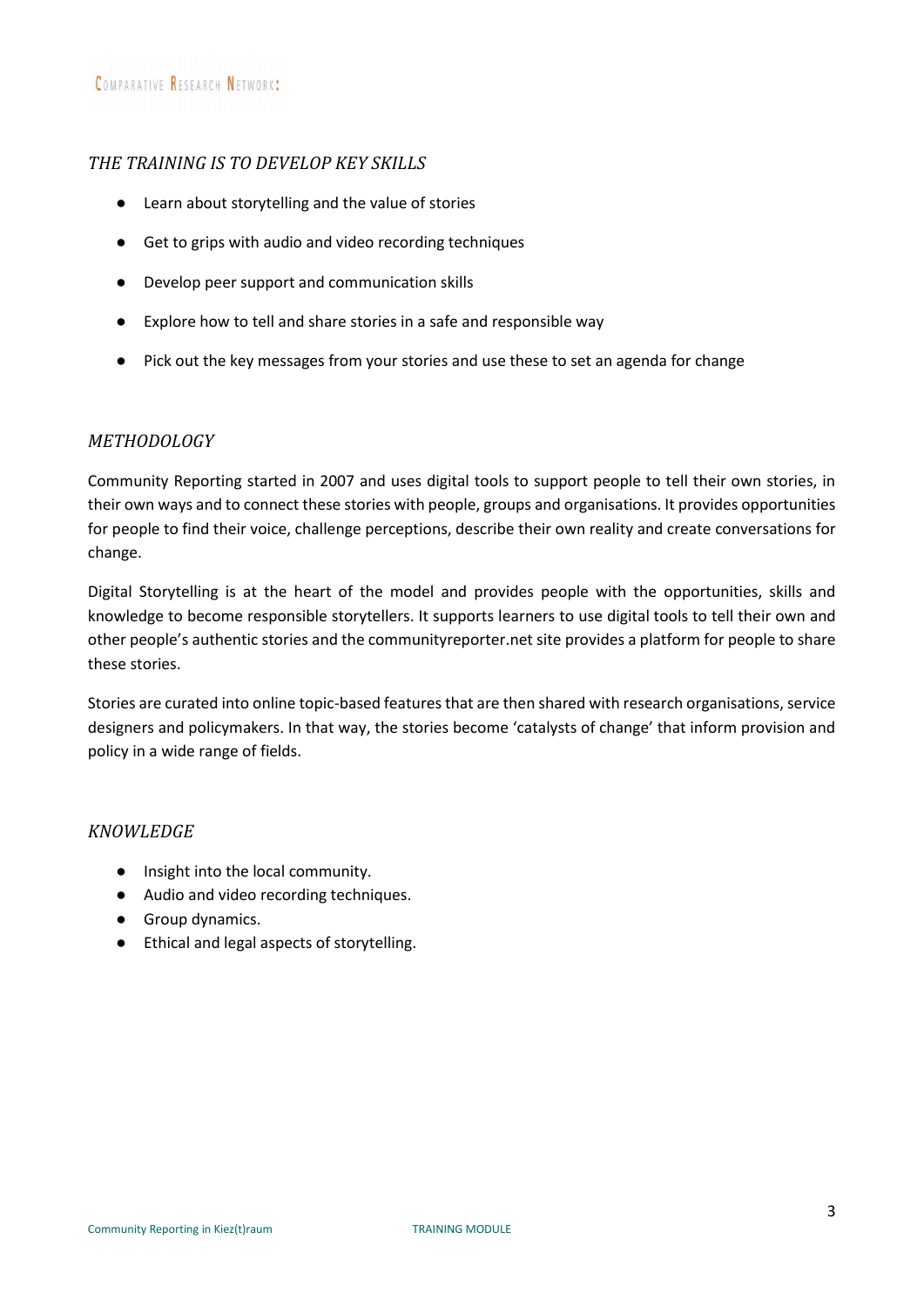# Tips for facilitators

#### *HOW TO COMMUNICATE WITH WORKSHOP PARTICIPANTS: GUIDELINES FOR FACILITATORS*

#### *I. BASIC PRINCIPLES*

The Community Reporter program can be easily transferred to different organizations and countries through the Social License, which offers a train-the-trainer program that teaches the Community Reporter philosophy, approach and methodology as well as supporting local activity.

#### *II. FACILITATORS' TASKS*

#### Key Responsibilities

The role of the Community Reporter Trainer is key to this process as they will:

- Deliver a Community Reporting for Insight programme to community members that will enable them to tell their own stories on diversity and gather stories from their peers.
- Deliver a Co-Curation programme in which the participants will review the stories gathered, identify a set of key findings and package these findings as a short film and a one-page, interactive summative report.
- Facilitate Community Reporter meet-ups and provide on-going assistance.

#### *III. EFFECTIVE TRAINING*

Trainer Specification

Community Reporter Trainers will be expected to:

- Attend an Insight Advocate Trainer programme
- Complete an online ICR programme on running Community Reporter meet-ups
- Complete an online ICR Curator training programme
- Have experience of delivering informal training activities in community settings
- Possess good digital literacies including media and information literacy
- Have strong connections with the community that they will be working with
- Demonstrate effective communication and organisational skills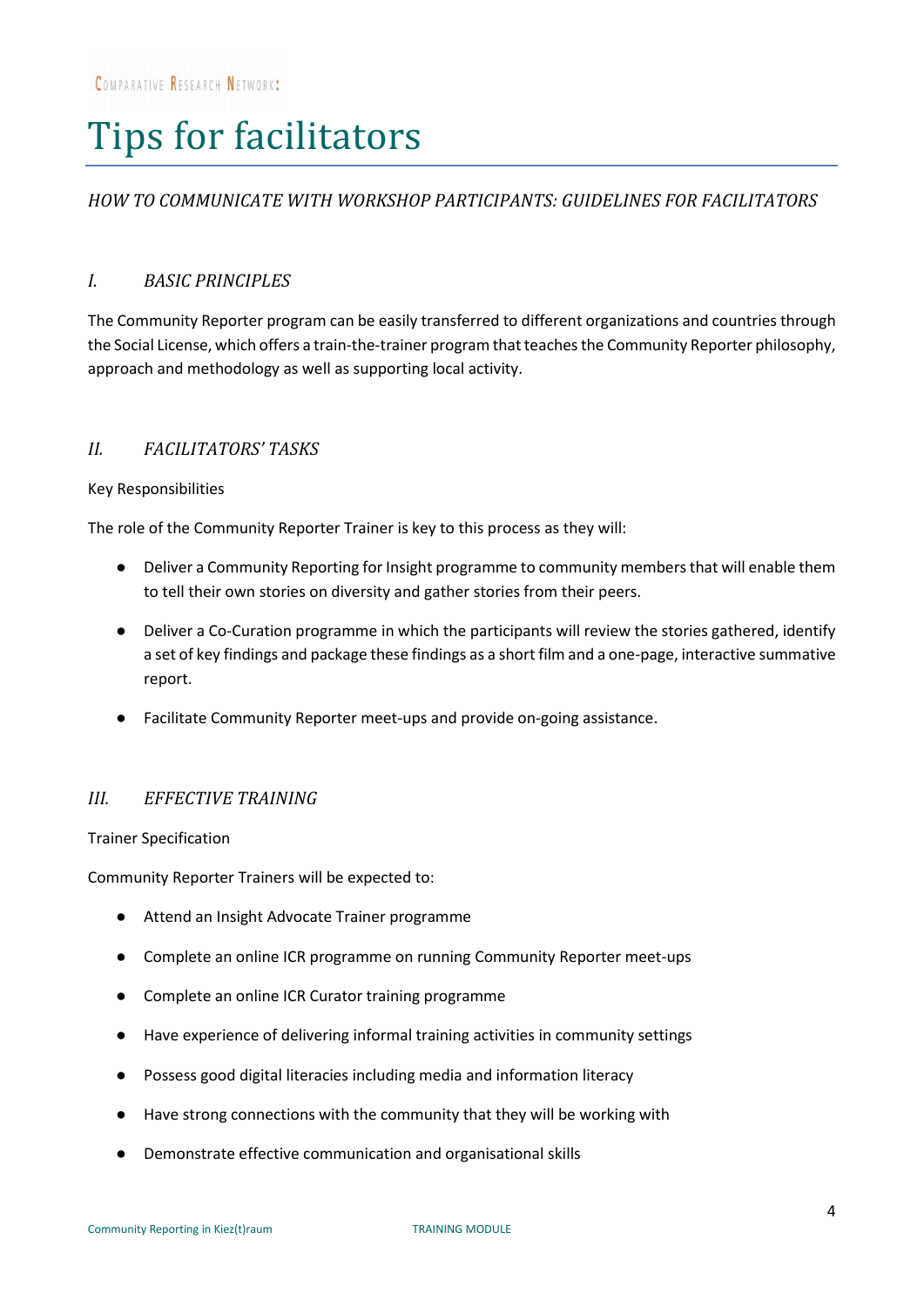#### *IV. STRENGTHENING SOCIAL SKILLS, HARNESSING GROUP POTENTIAL*

Community Reporting is an intrinsically social activity, as it relies on building trust between participants.

The activities are held in a safe space, where privacy is respected, differences are celebrated.

By sharing and gathering stories, members can find similarities in their perspectives, thus strengthening the group as a powerful tool for social change.

### The training programme

*Stage I Preparation of workshops;*

- 1. Creating the marketing materials: invitation, social media post or other chosen way of communication about the event;
- 2. Recruiting participants, creating a registration form (online/offline)
- 3. Preparing and gathering materials for the workshop: a laptop for projecting the programme slides, pens, notepad/paper, post-it notes, and a small selection of tablets/smartphones, preparing and printing different handouts that are part of the program.

#### *Stage II Workshops;*

Day 1

| <b>Duration</b> | <b>Activity</b>                | Overview                                                                                                                                                                        |
|-----------------|--------------------------------|---------------------------------------------------------------------------------------------------------------------------------------------------------------------------------|
| 20 min.         | 1. Welcome and<br>Introduction | Trainer will give an overview of the training course and<br>the day. They will also give a brief introduction to the<br>Community Reporting movement using the CR<br>animation. |
| 20 min.         | 2.Icebreaker                   | The trainer will facilitate an icebreaker                                                                                                                                       |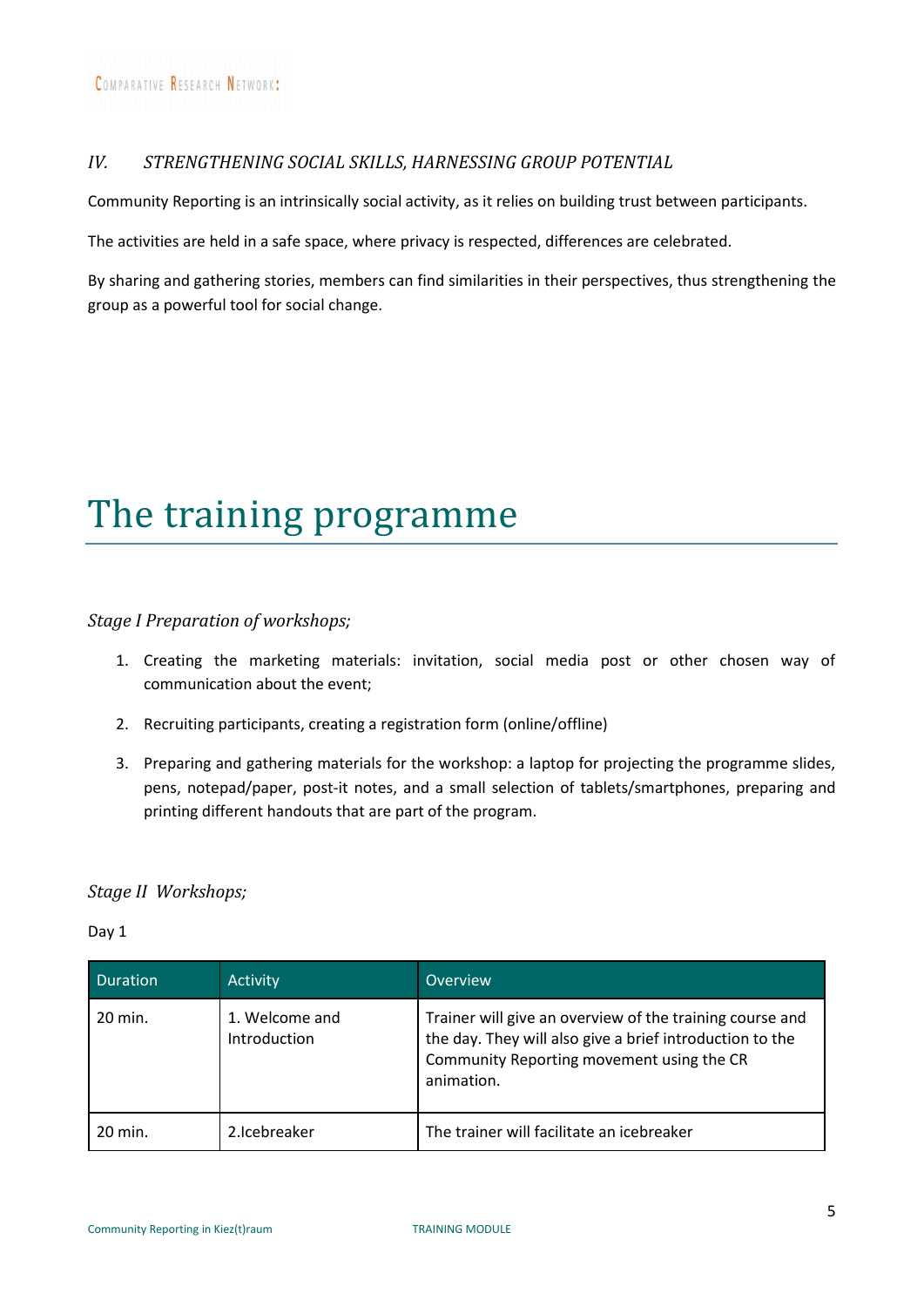| 50 min. | 3. What's the Story?                                   | The trainer will facilitate a small group-based activity in<br>which participants will explore communityreporter.net<br>and storytelling.<br>-Trainer will introduce how to find stories on the site<br>-Trainer will facilitate a discussion about the story.<br>-Participants will use the tablets / their own devices to<br>find other stories on the site.                            |
|---------|--------------------------------------------------------|-------------------------------------------------------------------------------------------------------------------------------------------------------------------------------------------------------------------------------------------------------------------------------------------------------------------------------------------------------------------------------------------|
| 45 min. | 4. Snapshot Storytelling                               | The trainer will screen a short 'snapshot' story and<br>explain the concept of a snapshot story. They will devise<br>their own snapshot question on the topic of the<br>neighbourhood (e.g. What do you like about living in<br>Wedding?)                                                                                                                                                 |
|         |                                                        | Participants will then work as a small team to record<br>some snapshot stories. The trainer will deliver some<br>equipment training and recording practices as part of<br>this exercise.                                                                                                                                                                                                  |
| 45 min. | 5. Lunch                                               | Lunch (Trainer to copy snapshot stories onto their<br>laptop / pen drive during Lunch and PM activities)                                                                                                                                                                                                                                                                                  |
| 45 min. | 6. Create Your Recording<br><b>Best Practice Guide</b> | The trainer will screen back $2 - 3$ of the snapshot stories<br>recorded in the previous activity and review them with<br>the group. They will use this as a basis for a discussion<br>about 'best practice' recording techniques. As part of<br>this, the participants will produce a Recording Best<br>Practice Guide.<br>The<br>activity will include a group feedback/troubleshooting |
| 1 hour  | 7. Responsible                                         | session and further demonstration from the trainer.<br>Trainer will facilitate a carousel, discussion-based                                                                                                                                                                                                                                                                               |
|         | Storytelling                                           | activity on the storytelling ethics and Community<br>Reporting best practice.                                                                                                                                                                                                                                                                                                             |
|         |                                                        | Participants will work in small teams to answer the<br>questions and complete the tasks at four different 'Task<br>Stations'. This activity concludes with the creation of a<br>Community Reporting Best Practice guide (written<br>and/or audio/video).                                                                                                                                  |
| 15 min  | 8. Reflection and<br>summary                           | The trainer will facilitate a short reflection session in<br>which participants will individually and as a group<br>reflect on their learning and experiences during the day.<br>Trainer will collate any                                                                                                                                                                                 |
|         |                                                        | outstanding details needed to register participants on<br>CR site, including photographs for badges. They will give<br>an outline of the next session and set an independent<br>learning task.                                                                                                                                                                                            |
|         | End of session                                         |                                                                                                                                                                                                                                                                                                                                                                                           |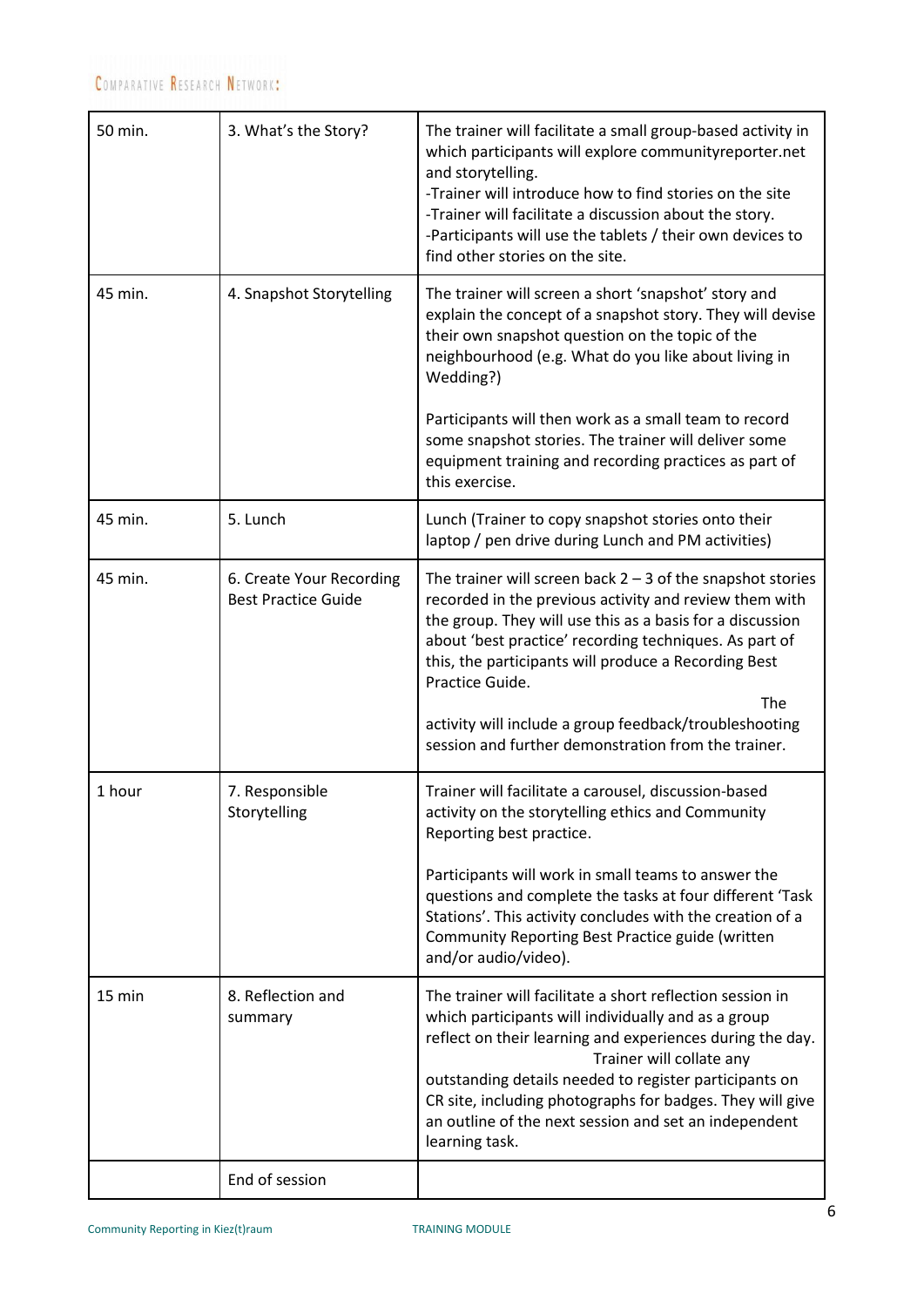### COMPARATIVE RESEARCH NETWORK:

#### Day 2

| <b>Duration</b> | <b>Activity</b>                     | Overview                                                                                                                                                                                                                                                                                                           |
|-----------------|-------------------------------------|--------------------------------------------------------------------------------------------------------------------------------------------------------------------------------------------------------------------------------------------------------------------------------------------------------------------|
| $15$ min.       | 1. Welcome                          | Trainer will give an overview of the day and facilitate a<br>brief reflection on the previous session.                                                                                                                                                                                                             |
| 1 hour          | 2. Reviewing snapshot<br>stories    | Trainer will screen back the snapshot stories and<br>identify from them some key topics that have emerged,<br>and check with the group if the stories are examples of<br><b>Responsible Storytelling</b><br>They will also point out technical 'does' and 'don'ts' as<br>part of this review.                      |
| 1 hour          | 3. Sharing stories                  | The trainer will demonstrate how to use<br>communityreporter.net and upload their snapshot story<br>recorded in the previous session as an example.<br>The participants will then use their account details to<br>upload their own snapshot stories to the site. The<br>trainer should support them in doing this. |
| 45 min.         | 4. Lunch                            |                                                                                                                                                                                                                                                                                                                    |
| 30 min.         | 5. Exploring dialogue<br>interviews | The trainer will explain what dialogue interviews are<br>using examples of different existing stories. They will<br>facilitate a discussion about potential topics for these<br>interviews based on the ideas from snapshot stories.                                                                               |
| 1 hour min.     | 6. Recording dialogue<br>interview  | The participants will record their dialogue interviews in<br>pairs or in small teams. The storyteller will confirm with<br>interview a starting point/conversation starter for the<br>interview.                                                                                                                   |
| 30 min.         | 7. Peer review                      | Trainer will facilitate a peer review of the stories<br>gathered.                                                                                                                                                                                                                                                  |
| 30 min.         | 8. What's next?                     | Trainer will facilitate a reflective activity in which the<br>group will create a plan for 'What's Next?' and provide<br>feedback on their experience during this 2-Day<br>programme.                                                                                                                              |
|                 | End of session                      |                                                                                                                                                                                                                                                                                                                    |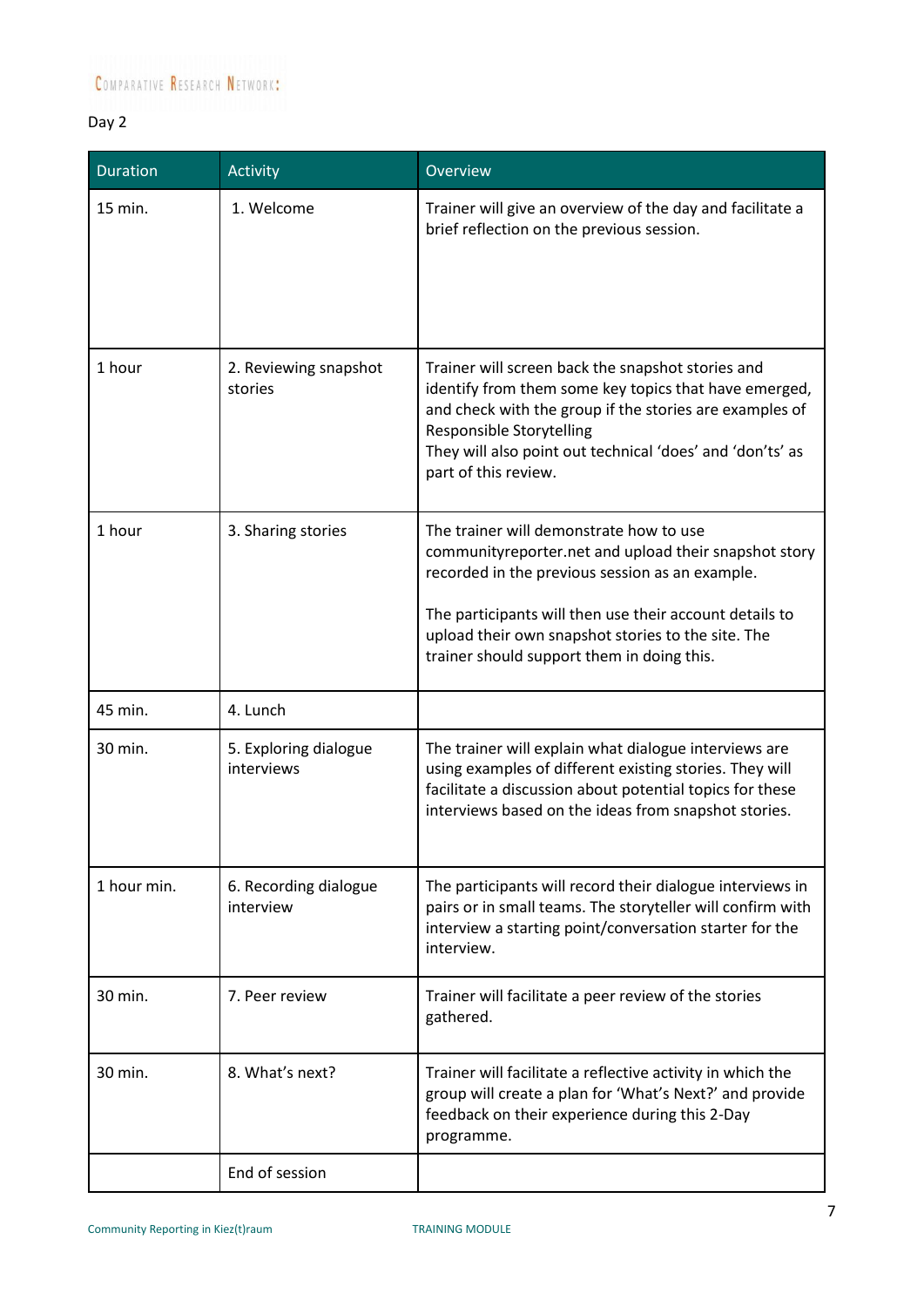#### *Stage III Presentation of the workshop results.*

The workshop results are summarized and presented after a Story Co-Curation Programme. It focuses on analyzing the stories and extracting key findings. As part of the programme, participants will analyse collected stories and produce a set of findings, identifying key topics, the content of the stories and their context. The findings, ideas and curated content produced during this programme will be used to support the overall cocreation process as part of the Kiez(t)raum project. Ideally, the same participants are present during the curation workshop. The outcome is a video, that includes the main topics from the neighbourhood stories. The video is then shared with relevant stakeholders and published on project website.

#### *Stage IV Evaluation.*

The evaluation of the workshop takes place at the end of the Community Reporting session. Trainer should facilitate a short post-it note feedback activity in which participants will write a post-it note for each of the following:

- a. What have you learned as part of the training?
- b. What worked well about the training?
- c. What could have been improved about the training?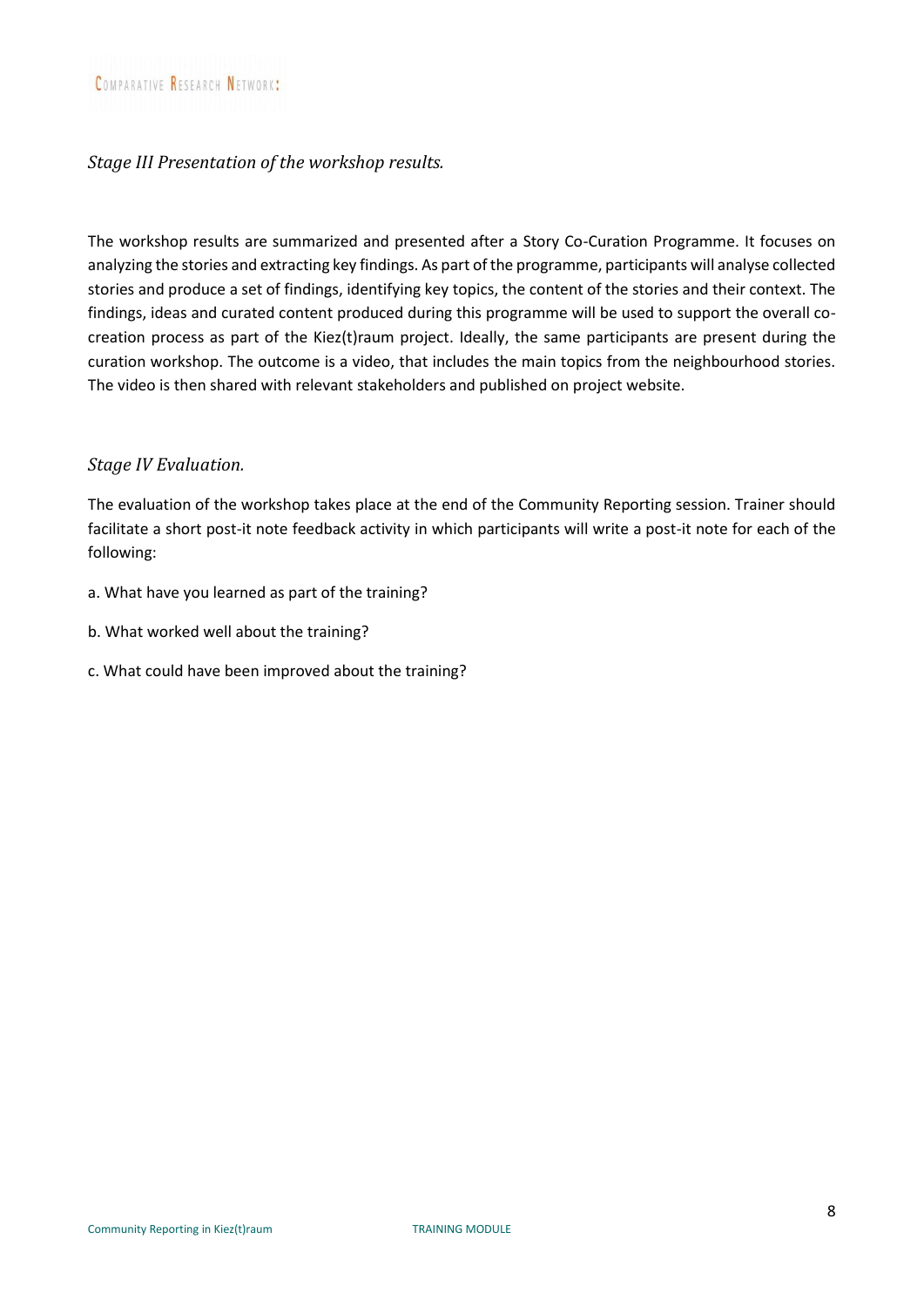*Strategic Partnerships for Adult Education – Exchanges of Practices "Foster Social Inclusion: volunteering, social entrepreneurship and art for social inclusion" Project 2019-1-PL01-KA204-065375* 

Free publication

Berlin, Germany

January 2021

Publisher: Comparative Research Network e.V.

e-mail: ewbarthel@comparative-research.net

www.crnonline.de



Community Reporting in the Kiez(t)raum project - Training module by [Comparative Research Network e.V.](https://crnonline.de/) is licensed under a [Creative Commons Attribution-NonCommercial-ShareAlike 4.0 International License.](http://creativecommons.org/licenses/by-nc-sa/4.0/) Based on a work at [https://www.fostersocialinclusion.eu/.](https://www.fostersocialinclusion.eu/)



This project has been funded with support from the European Commission. This publication reflects the views only of the author, and the Commission/National Agency cannot be held responsible for any use which may be made of the information contained therein.